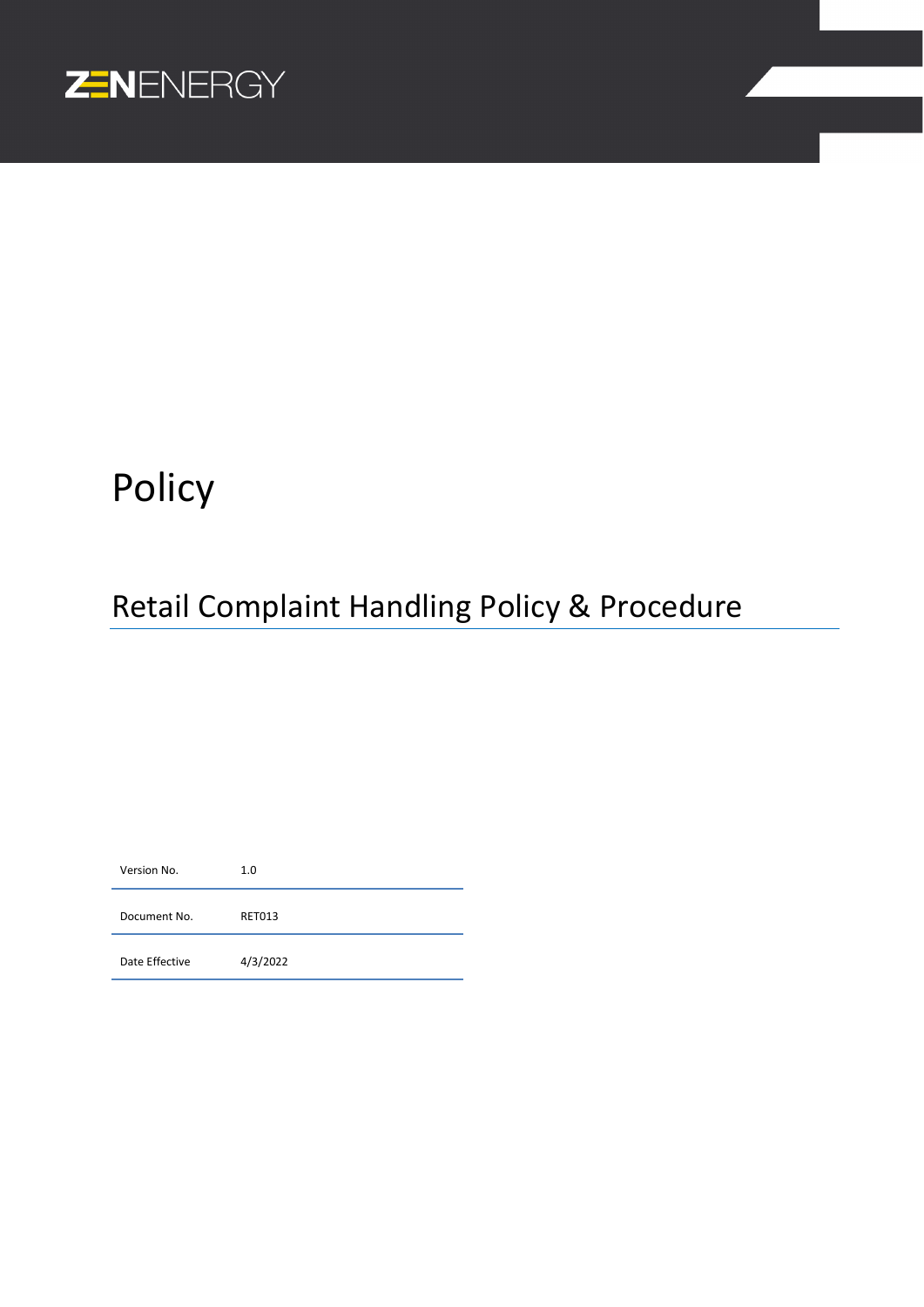

## **Policy and Procedure**

## Table of Contents

| 1. |      | <b>Overview</b>                                    | 3  |  |  |
|----|------|----------------------------------------------------|----|--|--|
|    | 1.1. | <b>Purpose</b>                                     | 3  |  |  |
|    | 1.2. | Scope                                              | 3  |  |  |
|    | 1.3. | <b>Organisational commitment</b>                   | 3  |  |  |
| 2. |      | <b>Terms and Definitions</b>                       | 5  |  |  |
| З. | 6    |                                                    |    |  |  |
|    | 3.1. | <b>Facilitate complaints</b>                       | 6  |  |  |
|    | 3.2. | <b>Respond to complaints</b>                       | 6  |  |  |
|    | 3.3. | Managing the parties to a complaint                | 7  |  |  |
| 4. |      | Complaint management system - Complaint procedures | 8  |  |  |
|    | 4.1. | Introduction                                       | 8  |  |  |
|    | 4.2. | Alternative avenues for dealing with complaints    | 10 |  |  |
|    | 4.3. | The three levels of complaint handling             | 11 |  |  |
| 5. |      | Self-meter reads                                   | 11 |  |  |
| 6. |      | <b>Accountability and learning</b>                 | 11 |  |  |
|    | 6.1. | Analysis and evaluation of complaints              | 11 |  |  |
|    | 6.2. | Monitoring of the complaint management system      | 12 |  |  |
|    | 6.3. | <b>Continuous improvement</b>                      | 12 |  |  |
| 7. |      | 12<br><b>Amendment History</b>                     |    |  |  |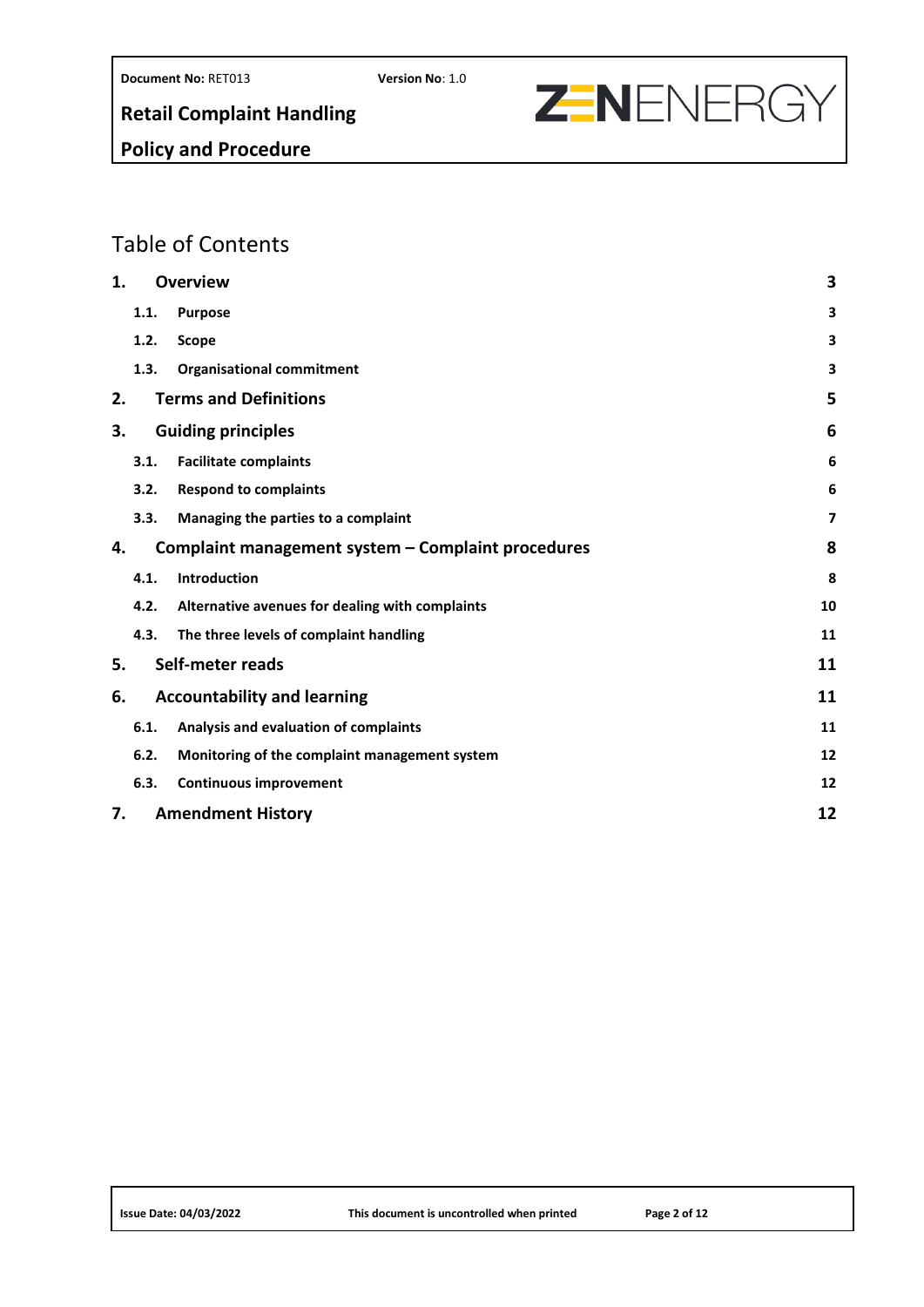

## **Retail Complaint Handling Policy and Procedure**

## <span id="page-2-1"></span><span id="page-2-0"></span>**1. Overview**

## **1.1. Purpose**

This policy is intended to ensure that we handle complaints fairly, efficiently and effectively.

Our complaint management system is intended to:

- enable us to respond to issues raised by people making complaints in a timely and cost-effective way
- ensure customer confidence in our processes, and
- provide information that can be used by us to deliver quality improvements in our services, staff and complaint handling.

This policy provides guidance to our staff and people who wish to make a complaint on the key principles and concepts of our complaint management system.

## <span id="page-2-2"></span>**1.2. Scope**

This policy applies to all staff receiving or managing complaints from the public made to or about us, regarding our services, marketing activities, staff, and complaint handling.

## <span id="page-2-3"></span>**1.3. Organisational commitment**

ZEN Energy (ZEN) expects staff at all levels to be committed to fair, effective and efficient complaint handling. The following table outlines the nature of the commitment expected from staff and the way that commitment should be implemented.

| Who                                                  | Commitment                                                                    | <b>How</b>                                                                                                                                                                                                                                                                                                                                                                                                                                                                                                                                                                              |
|------------------------------------------------------|-------------------------------------------------------------------------------|-----------------------------------------------------------------------------------------------------------------------------------------------------------------------------------------------------------------------------------------------------------------------------------------------------------------------------------------------------------------------------------------------------------------------------------------------------------------------------------------------------------------------------------------------------------------------------------------|
| Chief Executive Officer,<br><b>ZEN Energy Retail</b> | values complaints and   handling complaints.<br>their effective<br>resolution | Promote a culture that Provide adequate support and direction to key staff responsible for<br>Regularly review reports about complaint trends and issues arising<br>from complaints.<br>Encourage all staff to be alert to complaints and assist those<br>responsible for handling complaints resolve them promptly.<br>Encourage staff to make recommendations for system<br>improvements.<br>Recognise and reward good complaint handling by staff.<br>Support recommendations for service, staff and complaint handling<br>improvements arising from the analysis of complaint data. |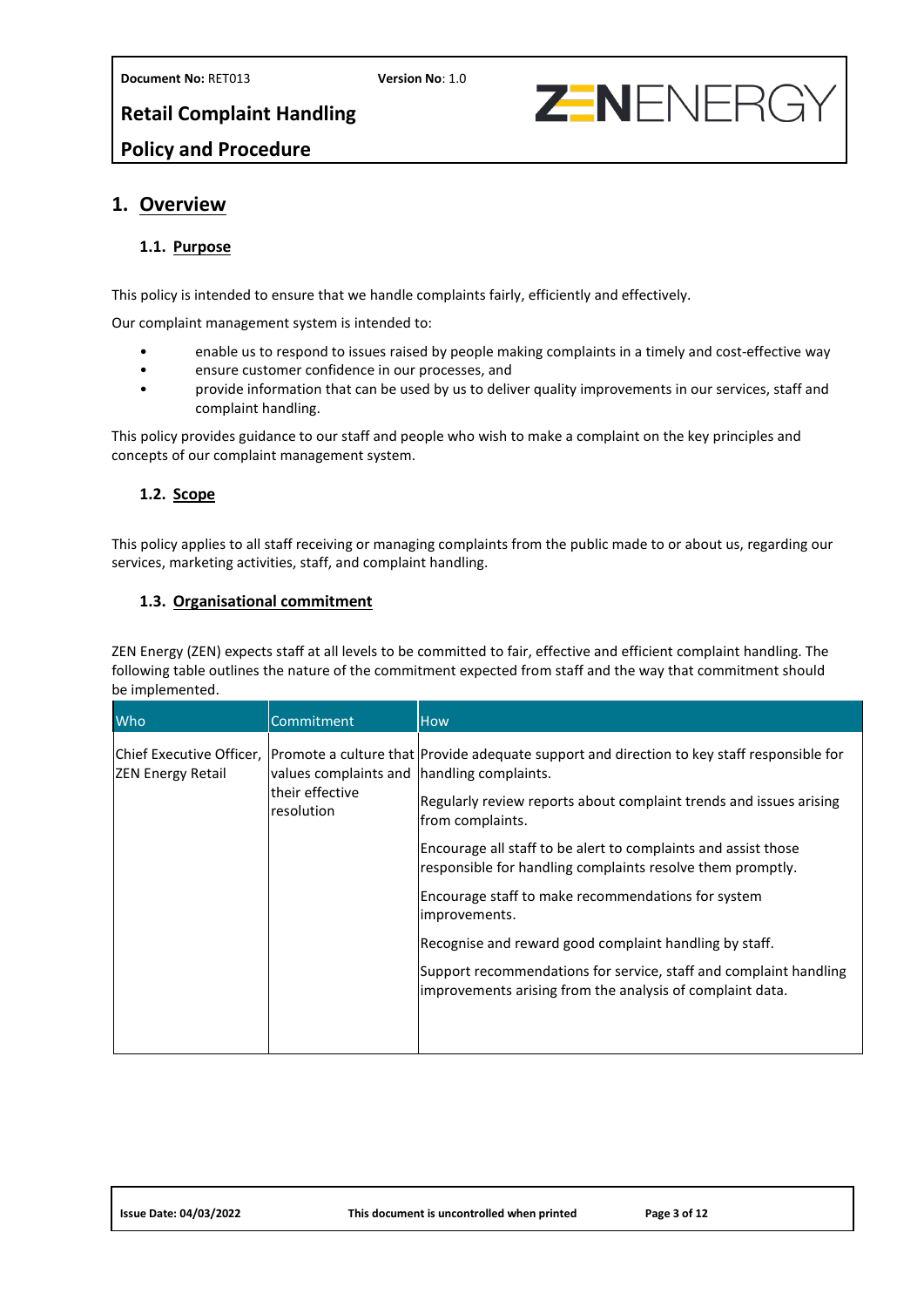# **Z-NENERGY**

## **Policy and Procedure**

| Senior Management             | Establish and manage<br>our complaint<br>management system. | Provide regular reports to the CEO on issues arising from complaint<br>handling work.<br>Ensure recommendations arising out of complaint data analysis are<br>canvassed with the CEO and implemented where appropriate.<br>Recruit, train and empower staff to resolve complaints promptly and<br>in accordance with ZEN's policies and procedures.<br>Encourage staff managing complaints to provide suggestions on ways<br>to improve the organisation's complaint management system.<br>Encourage all staff to be alert to complaints and assist those<br>responsible for handling complaints resolve them promptly.<br>Recognise and reward good complaint handling by staff. |
|-------------------------------|-------------------------------------------------------------|-----------------------------------------------------------------------------------------------------------------------------------------------------------------------------------------------------------------------------------------------------------------------------------------------------------------------------------------------------------------------------------------------------------------------------------------------------------------------------------------------------------------------------------------------------------------------------------------------------------------------------------------------------------------------------------|
| <b>Customer Case Officers</b> | Demonstrate<br>exemplary complaint<br>handling practices    | Treat all people with respect, including people who make complaints.<br>Assist people make a complaint, if needed.<br>Comply with this policy and its associated procedures.<br>Keep informed about best practice in complaint handling.<br>Provide feedback to management on issues arising from complaints.<br>Provide suggestions to management on ways to improve the<br>organisation's complaints management system.<br>Implement changes arising from individual complaints and from the<br>analysis of complaint data as directed by management.                                                                                                                           |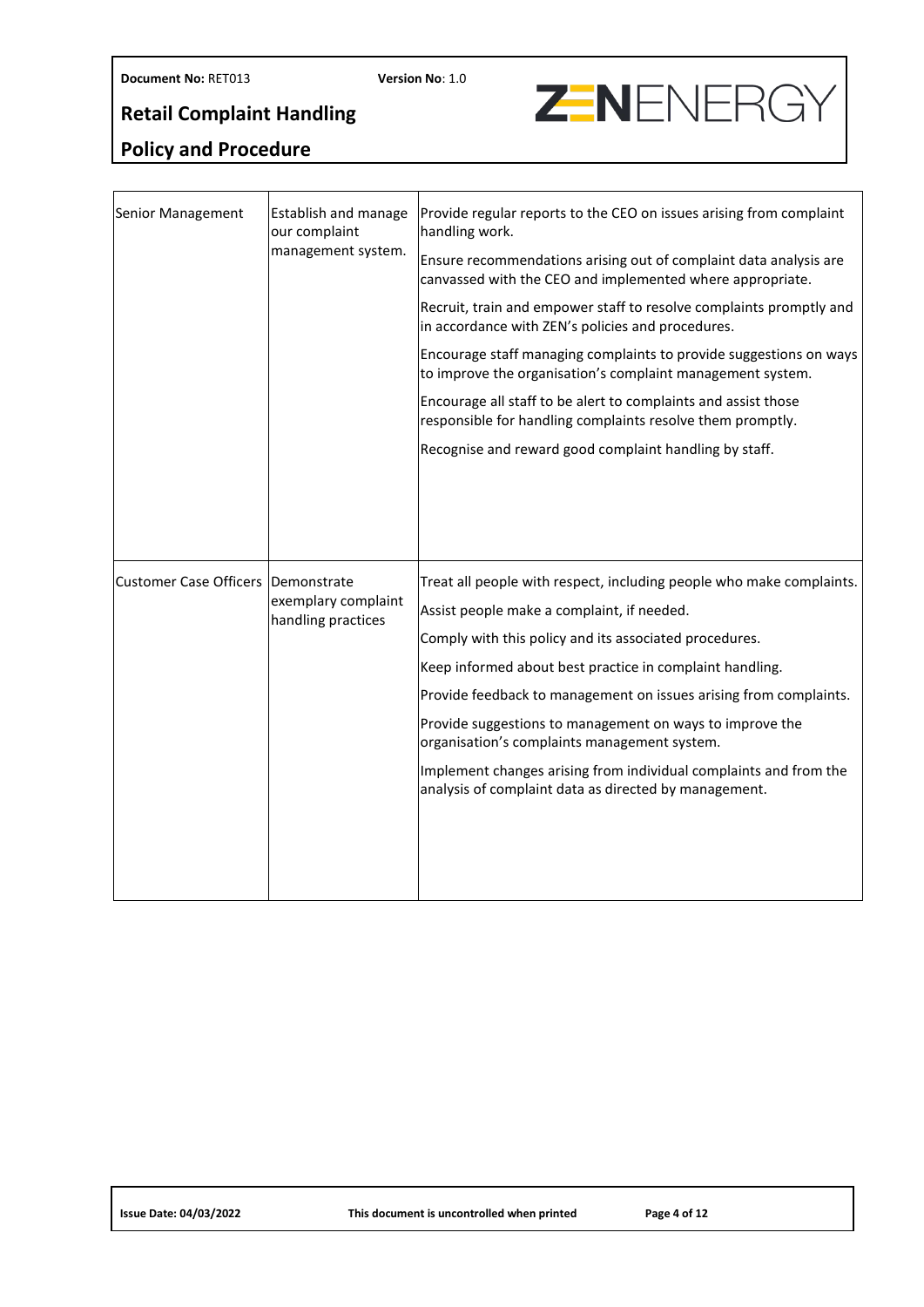# **ZENENERG**

## **Retail Complaint Handling**

## **Policy and Procedure**

| All staff | Understand and<br>comply with ZEN's<br>complaint handling<br>practices. | Treat all people with respect, including people who make complaints.<br>Be aware of ZEN's complaint handling policies and procedures.<br>Assist people who wish to make complaints access ZEN's complaints<br>process. |
|-----------|-------------------------------------------------------------------------|------------------------------------------------------------------------------------------------------------------------------------------------------------------------------------------------------------------------|
|           |                                                                         | Be alert to complaints and assist staff handling complaints resolve<br>matters promptly.                                                                                                                               |
|           |                                                                         | Provide feedback to management on issues arising from complaints.                                                                                                                                                      |
|           |                                                                         | Implement changes arising from individual complaints and from the<br>analysis and evaluation of complaint data as directed by<br>management.                                                                           |
|           |                                                                         |                                                                                                                                                                                                                        |

## <span id="page-4-0"></span>**2. Terms and Definitions**

**Complaint –** Expression of dissatisfaction made to or about us, our services, staff, or the handling of a complaint where a response or resolution is explicitly or implicitly expected or legally required.

A complaint covered by this Policy can be distinguished from:

- staff grievances
- code of conduct complaints
- responses to requests for feedback about the standard of our service provision [see the definition of 'feedback' below]
- reports of problems or wrongdoing merely intended to bring a problem to our notice with no expectation of a response [see definition of 'feedback]
- service requests [ see definition of 'service request' below], and
- requests for information.

**Complaint management system** All policies, procedures, practices, staff, hardware, and software used by us in the management of complaints.

**Dispute –** An unresolved complaint escalated either within or outside of our organisation.

**Feedback –** Opinions, comments and expressions of interest or concern, made directly or indirectly, explicitly, or implicitly, to or about us, about our services or complaint handling where a response is not explicitly or implicitly expected or legally required.

**Service request –** Requests for the provision of services and assistance, requests for action, and requests for explanation of policies, procedures, and decisions.

**Grievance –** A clear, formal written statement by an individual staff member about another staff member or a work-related problem.

**Policy –** A statement of instruction that sets out how we should fulfill our vision, mission and goals.

**Procedure –** A statement or instruction that sets out how our policies will be implemented and by whom.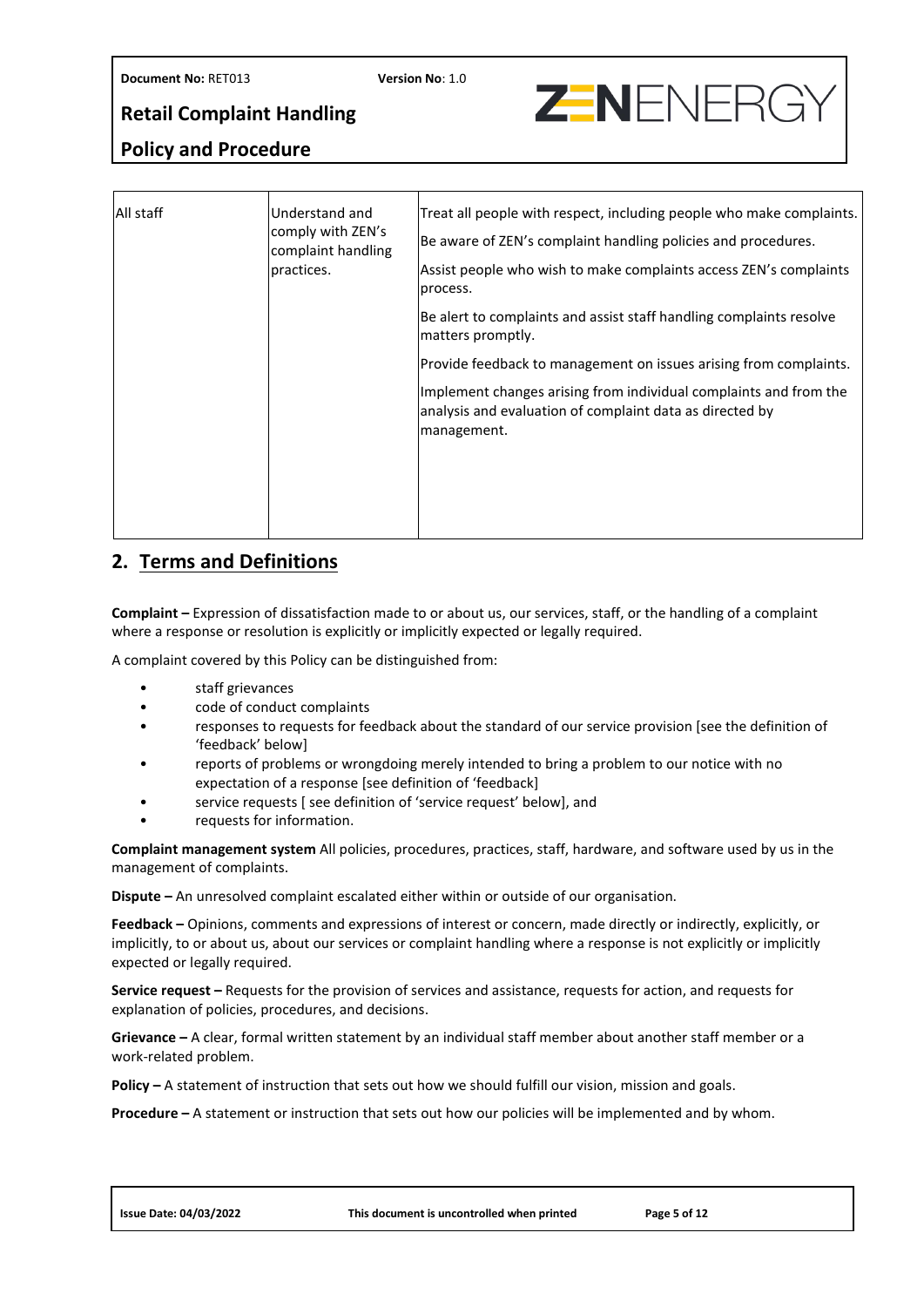



## **Policy and Procedure**

## <span id="page-5-0"></span>**3. Guiding principles**



## <span id="page-5-1"></span>**3.1. Facilitate complaints**

#### *People focus*

We are committed to seeking and receiving feedback and complaints about our services, systems, practices, procedures, and complaint handling.

Any concerns raised in feedback or complaints will be dealt with promptly within a reasonable time frame.

People making complaints will be:

- provided with information about our complaint handling process at no cost
- provided with multiples and accessible ways to make complaints
- listened to, treated with respect by staff and actively involved in the complaint process where possible and appropriate, and
	- provided with reasons for our decision/s and any options for redress or review.

## *No detriment to people making complaints*

We will take all reasonable steps to ensure that people making complaints are not adversely affected because a complaint has been made by them or on their behalf.

#### *Anonymous complaints*

We accept anonymous complaints and will carry out an investigation of the issues raised where there is enough information provided.

## *Accessibility*

We will ensure that information about how and where complaints may be made to or about us is easily available. We will ensure that our systems to manage complaints are easily understood and accessible to everyone, particularly people who may require assistance.

If a person prefers or needs another person or organisation to assist or represent them in the making and/ or resolution of their complaint, we will communicate with them through their authorised representative. Anyone may represent a person wishing to make a complaint with their consent (e.g. advocate, family member, legal or community representative, member of Parliament, another organisation). *No charge*

<span id="page-5-2"></span>Complaining to us is free.

## **3.2. Respond to complaints**

#### *Early resolution*

Where possible, complaints will be resolved at first contact with ZEN.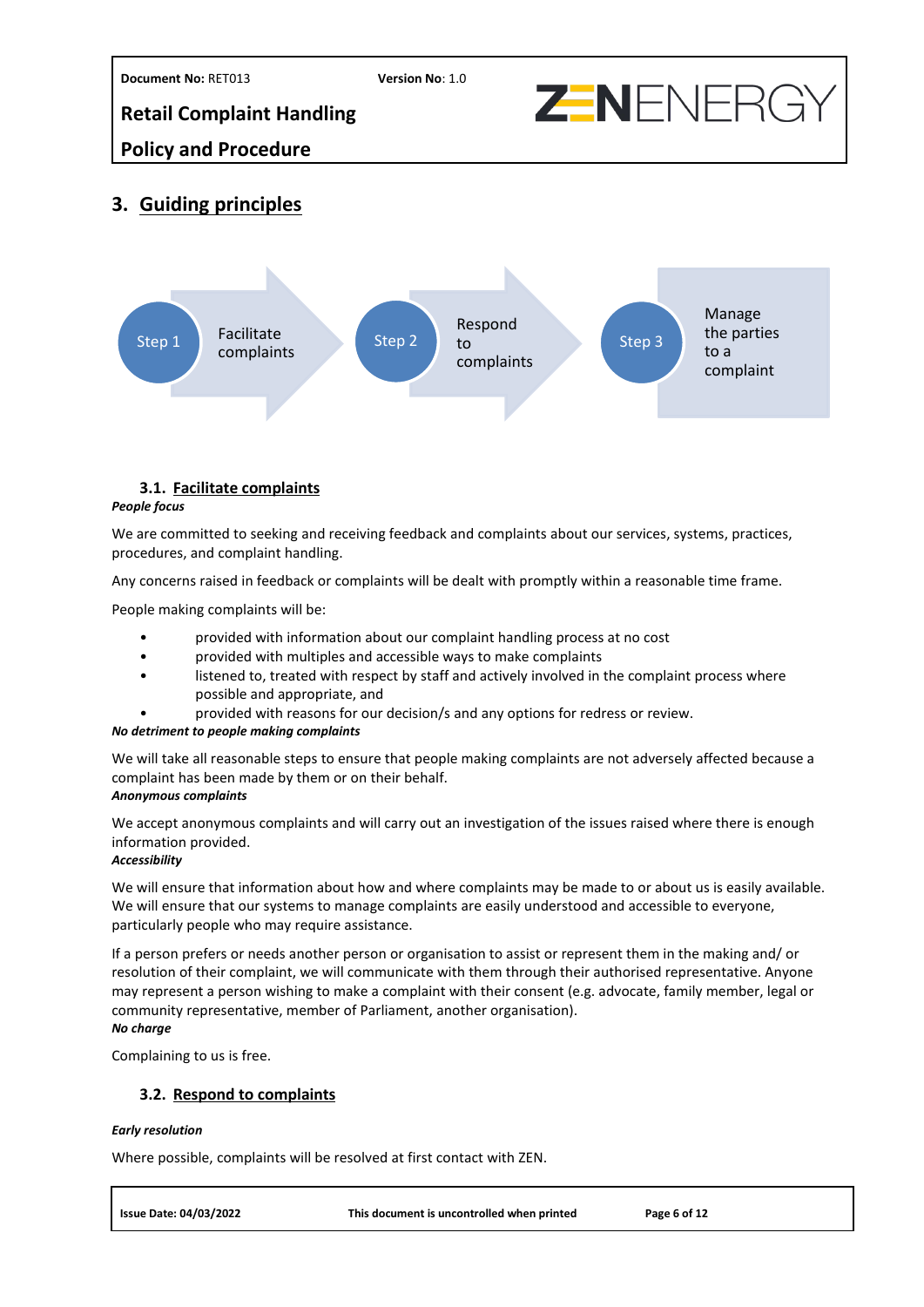**Document No:** RET013 **Version No**: 1.0

**ZENENERG** 

**Retail Complaint Handling** 

## **Policy and Procedure**

#### *Responsiveness*

We will promptly acknowledge receipt of complaints.

We will assess and prioritise complaints in accordance with the urgency and/or seriousness of the issues raised. If a matter concerns an immediate risk to safety or security the response will be immediate and will be escalated appropriately.

We are committed to managing people's expectations, and will inform them as soon as possible, of the following:

- the complaints process
- the expected time frames for our actions
- the progress of the complaint and reasons for any delay
- their likely involvement in the process, and
- the possible or likely outcome of their complaint.

We will advise people as soon as possible when we are unable to deal with any part of their complaint and provide advice about where such issues and/or complaints may be directed (if known and appropriate).

We will also advise people as soon as possible when we are unable to meet our time frames for responding to their complaint and the reason for our delay.

#### *Objectivity and fairness*

We will address each complaint with integrity and in an equitable, objective, and unbiased manner.

We will ensure that the person handling a complaint is different from any staff member whose conduct or service is being complained about.

Conflicts of interests, whether actual or perceived, will be managed responsibly. In particular, internal reviews of how a complaint was managed will be conducted by a person other than the original decision maker.

#### *Responding flexibly*

Our staff are empowered to resolve complaints promptly and with as little formality as possible. We will adopt flexible approaches to service delivery and problem solving to enhance accessibility for people making complaints and/or their representatives.

We will assess each complaint on its merits and involve people making complaints and/or their representative in the process as far as possible.

#### *Confidentiality*

We will protect the identity of people making complaints where this is practical and appropriate.

Personal information that identifies individuals will only be disclosed or used by ZEN as permitted under the relevant privacy laws and any relevant confidentiality obligations.

## <span id="page-6-0"></span>**3.3. Managing the parties to a complaint**

#### *Complaints involving multiple organizations*

Where a complaint involves multiple organisations, we will work with the other organisation/s where possible, to ensure that communication with the person making a complaint and/or their representative is clear and coordinated.

Subject to privacy and confidentiality considerations, communication and information sharing between the parties will also be organised to facilitate a timely response to the complaint.

Where a complaint involves multiple areas within our organisation, responsibility for communicating with the person making the complaint and/or their representative will also be coordinated.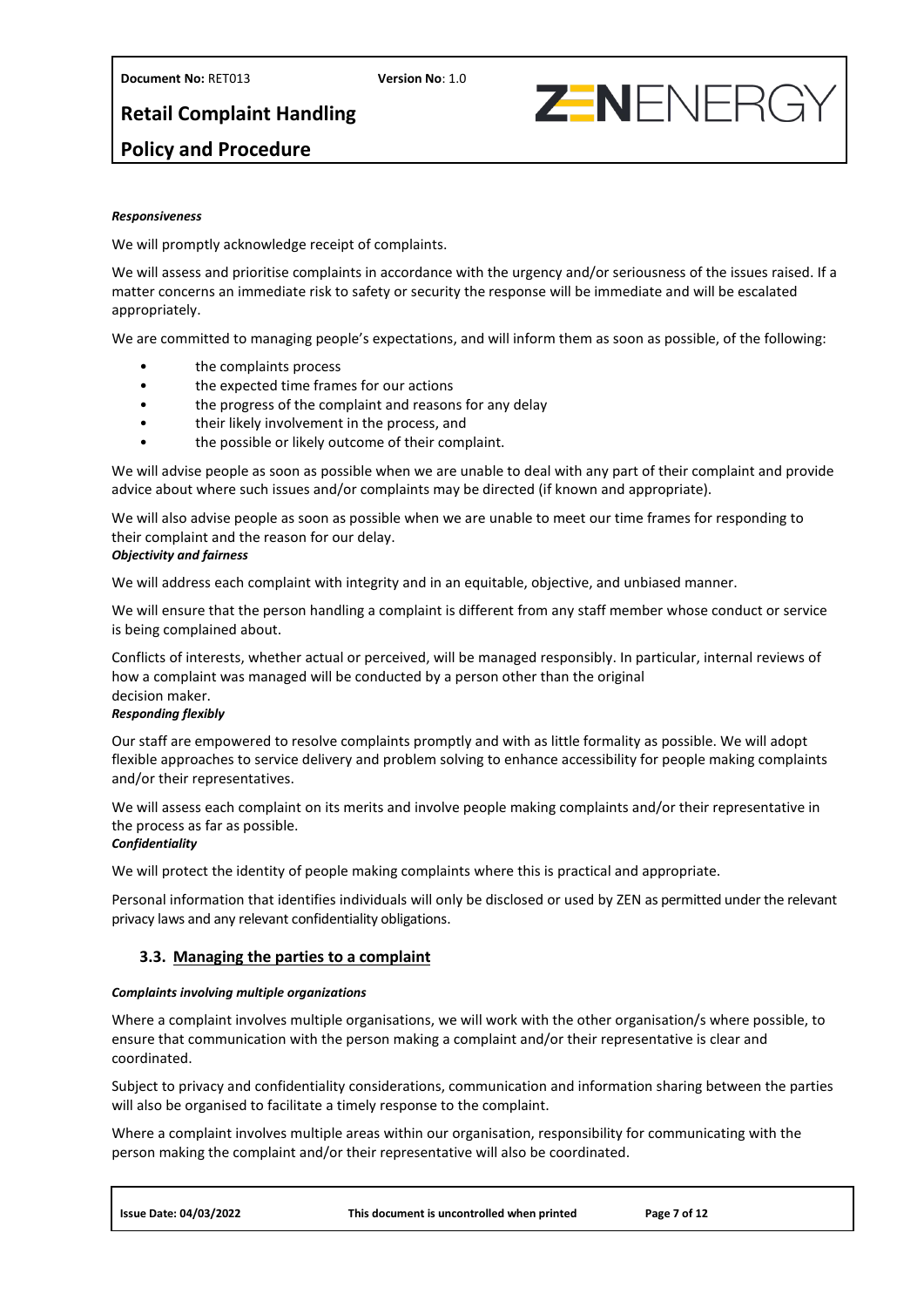## **Policy and Procedure**

Where our services are contracted out, we expect contracted service providers to have an accessible and comprehensive complaint management system. We take complaints not only about the actions of our staff but also the actions of service providers.

**ZENENERG** 

#### *Complaints involving multiple parties*

When similar complaints are made by related parties we will try to arrange to communicate with a single representative of the group.

#### *Empowerment of staff*

All staff managing complaints are empowered to implement our complaint management system as relevant to their role and responsibilities.

Staff are encouraged to provide feedback on the effectiveness and efficiency of all aspects of our complaint management system.

#### *Managing unreasonable conduct by people making complaints*

We are committed to being accessible and responsive to all people who approach us with feedback or complaints. At the same time our success depends on:

- our ability to do our work and perform our functions in the most effective and efficient way possible
- the health, safety and security of our staff, and
- our ability to allocate our resources fairly across all the complaints we receive.

When people behave unreasonably in their dealings with us, their conduct can significantly affect the progress and efficiency of our work. As a result, we will take proactive and decisive action to manage any conduct that negatively and unreasonably affects us and will support our staff to do the same in accordance with this policy.

## <span id="page-7-0"></span>**4. Complaint management system – Complaint procedures**



## <span id="page-7-1"></span>**4.1. Introduction**

When responding to complaints, staff will act in accordance with our complaint handling procedures as well as any other internal documents providing guidance on the management of complaints. Staff will also consider any relevant legislation and/or regulations when responding to complaints and feedback.

The five key stages in our complaint management system are set out below.

#### *Receipt of complaints*

Unless the complaint has been resolved at the outset, we will record the complaint and its supporting information. We will also assign a unique identifier to the complaint file.

The record of the complaint will document:

• the contact information of the person making a complaint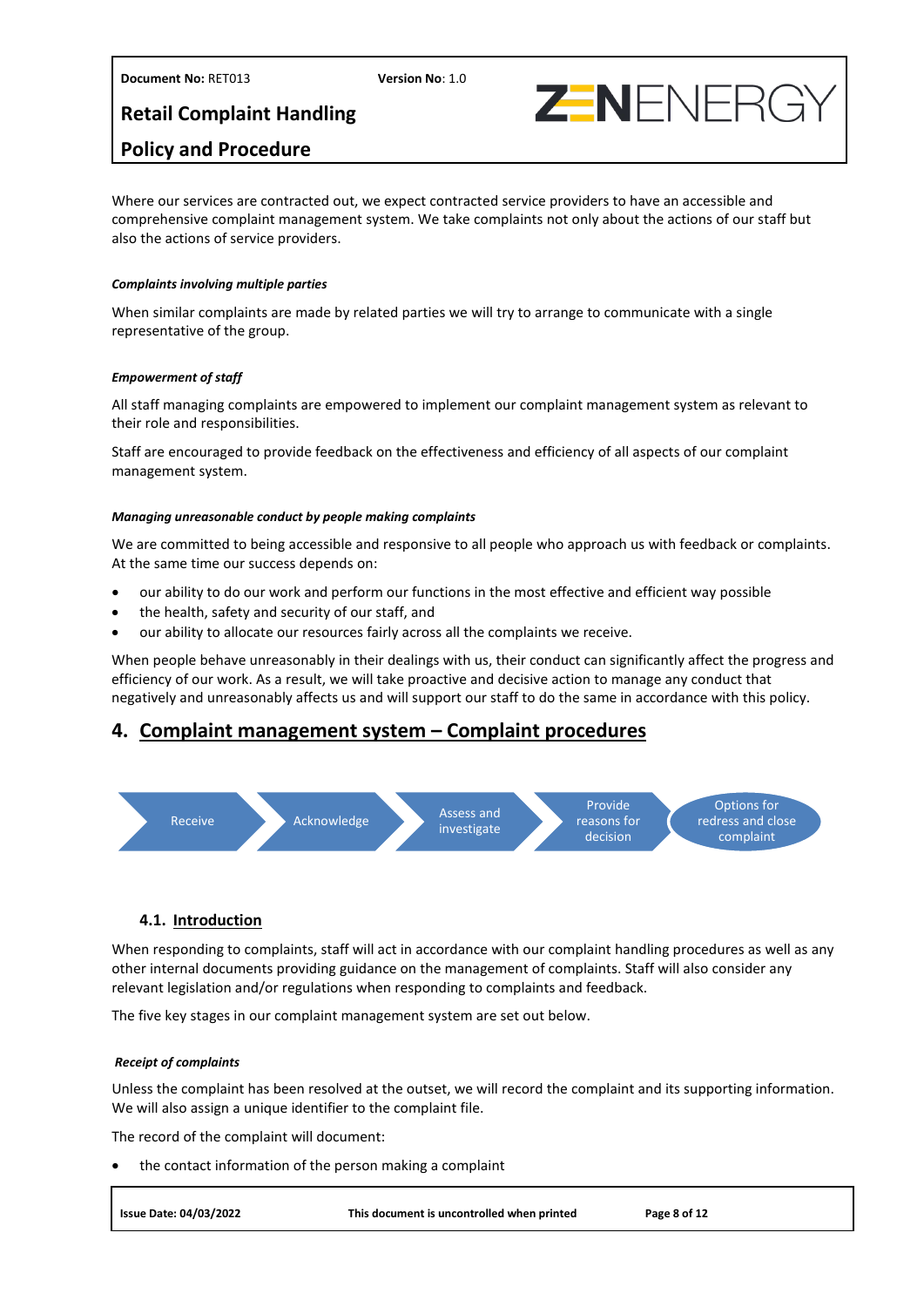



## **Policy and Procedure**

- issues raised by the person making a complaint and the outcome/s they want
- any other relevant and
- any additional support the person making a complaint requires.

#### *Acknowledgement of complaints*

We will acknowledge receipt of each complaint promptly, and preferably within (specify number) of working days.

Consideration will be given to the most appropriate medium (e.g. email, letter) for communicating with the person making a complaint.

#### *Initial assessment and addressing of complaints*

#### **Initial assessment**

After acknowledging receipt of the complaint, we will confirm whether the issue/s raised in the complaint is/are within our control. We will also consider the outcome/s sought by the person making a complaint and, where there is more than one issue raised, determine whether each issue needs to be separately addressed.

When determining how a complaint will be managed, we will consider:

- How serious, complicated, or urgent the complaint is
- Whether the complaint raises concerns about people's health and safety
- How the person making the complaint is being affected
- The risks involved if resolution of the complaint is delayed, and
- Whether a resolution requires the involvement of other organisations.

#### **Addressing complaints**

After assessing the complaint, we will consider how to manage it. To manage a complaint, we may:

- Give the person making a complaint information or an explanation
- Gather information from the product, person, or area that the complaint is about, or
- Investigate the claims made in the complaint.

We will keep the person making the complaint up to date on our progress, particularly if there are any delays. We will also communicate the outcome of the complaint using the most appropriate medium. Which actions we decide to take will be tailored to each case and consider any statutory requirements.

#### *Providing reasons for decisions*

Following consideration of the complaint and any investigation into the issues raised, we will contact the person making the complaint and advise them:

- the outcome of the complaint and any action we took
- the reason/s for our decision
- the remedy or resolution/s that we have proposed or put in place, and
- any options for review that may be available to the complainant, such as an internal review, external review, or appeal.

If during investigation, we make any adverse findings about a particular individual, we will consider any applicable privacy obligations under the *Privacy Act 1988* and any applicable exemptions in or made pursuant to that Act, before sharing our findings with the person making the complaint.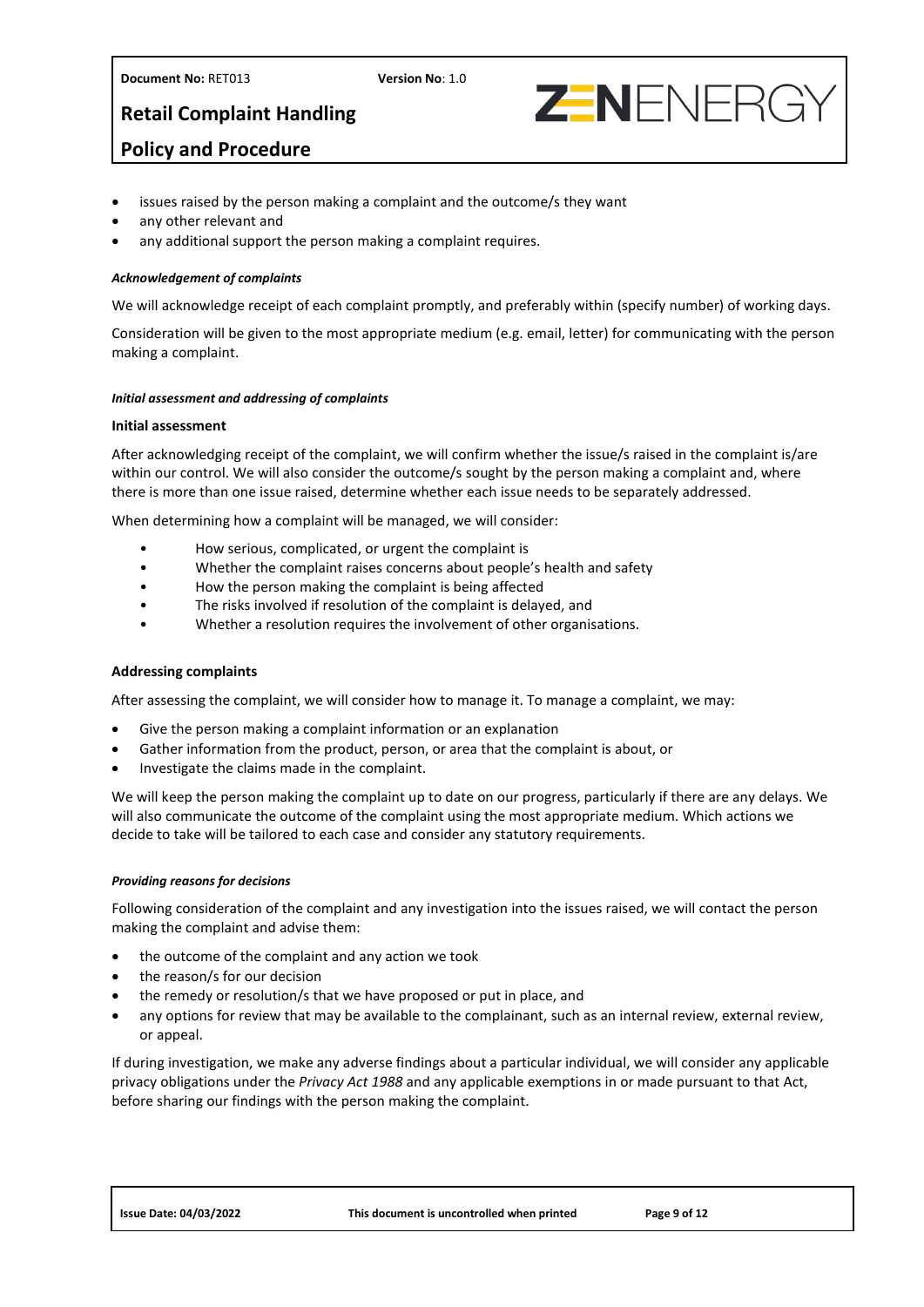**Document No:** RET013 **Version No**: 1.0

**Retail Complaint Handling** 



## **Policy and Procedure**

#### *Closing the complaint, record keeping, redress and review*

We will keep comprehensive records about:

- How we managed the complaint
- The outcome/s of the complaint (including whether it or any aspect of it was substantiated, any recommendations made to address problems identified and any decisions made on those recommendations, and
- Any outstanding actions that need to be followed up.

We will ensure that outcomes are properly implemented, monitored, and reported to the complaint handling manager and/or senior management.

## <span id="page-9-0"></span>**4.2. Alternative avenues for dealing with complaints**

At any time during the complaint process, the person making the complaint is able to ask for it to be escalated to a manager internally, or to escalate to the relevant third-party dispute resolution scheme. Contact details for the relevant scheme can be found below.

## **ACT Civil & Administrative Tribunal (ACAT)**

Mail: GPO Box 370 Canberra, ACT 2601 www.acat.act.gov.au Email: ewcomplaints@act.gov.au Phone Number: (02) 6207 1740 Fax: (02) 6205 4855

## **South Australia**

Energy & Water Ombudsman SA Mail: GPO Box 2947 Adelaide SA 5001 www.ewosa.com.au Free Phone: 1800 665 565 Fax: 1800 665 165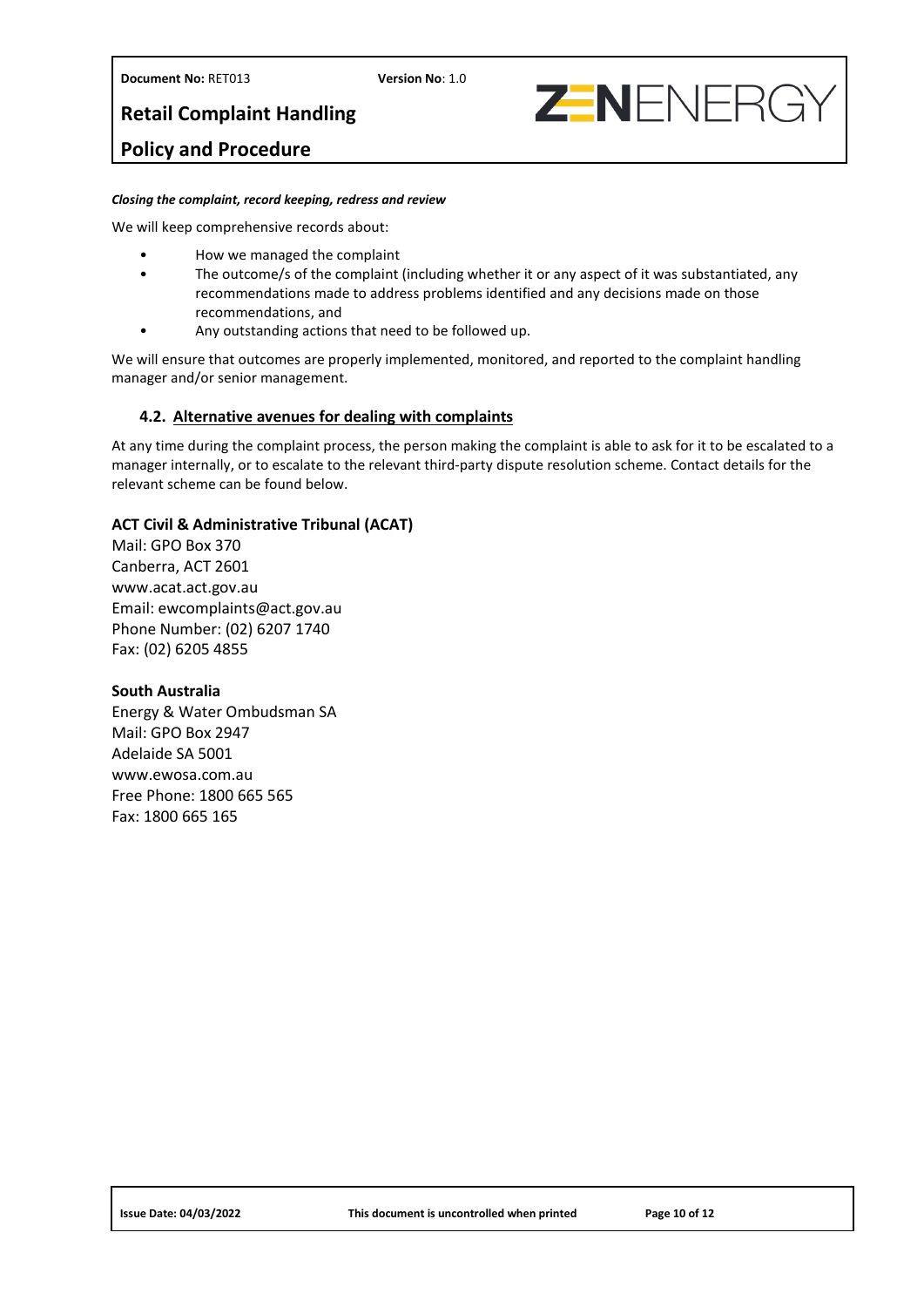## **Policy and Procedure**

## <span id="page-10-0"></span>**4.3. The three levels of complaint handling**



We aim to resolve complaints at the first level, the frontline. Wherever possible staff will be adequately equipped to respond to complaints, including being given appropriate authority, training, and supervision.

Where this is not possible, we may decide to escalate the complaint to a more senior officer within ZEN. This second level of complaint handling will provide for the following internal mechanisms:

- assessment and possible investigation of the complaint and decision/s already made, and/or
- facilitated resolution (where a person not connected with the complaint reviews the matter and attempts to find an outcome acceptable to the relevant parties).

Where a person making a complaint is dissatisfied with the outcome of ZEN's review of their complaint, they may seek an external review of our decision by the relevant Ombudsman or Tribunal in their state.

## <span id="page-10-1"></span>**5. Self-meter reads**

If we have used an estimated read to issue a bill, you can provide a self-meter read to receive an adjusted invoice. We will provide information on how to do this.

We will review the self-meter read and notify you if it has been accepted and the reasons for our decision.

If your read is not accepted, you can provide a photo of your meter to substantiate the self-meter read, or any other information that may be relevant.

If you remain unsatisfied with our decision or process, you can request a bill review in line with Rule 29 of the National Energy Retail Rules or lodge a dispute the appropriate external dispute resolution service for your state or territory.

## <span id="page-10-3"></span><span id="page-10-2"></span>**6. Accountability and learning**

## **6.1. Analysis and evaluation of complaints**

We will ensure that complaints are recorded in a systematic way so that information can be easily retrieved for reporting and analysis.

Regular reports will be run on:

**ZENENERG**